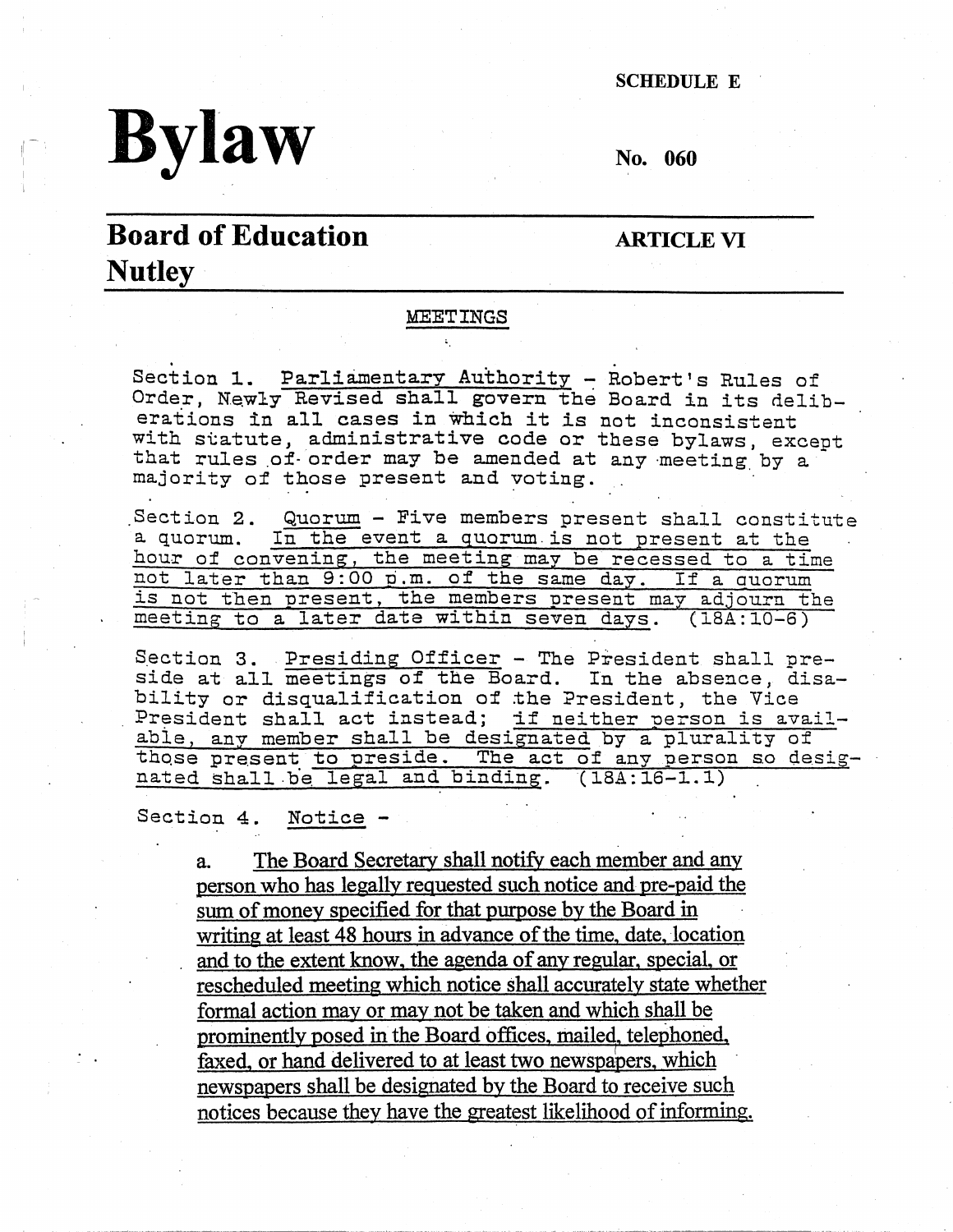| RYT.AW                       | No. 060                                                                                                                                                                                                                                   |
|------------------------------|-------------------------------------------------------------------------------------------------------------------------------------------------------------------------------------------------------------------------------------------|
| BOARD OF EDUCATION<br>NUTLEY | ARTICLE VI                                                                                                                                                                                                                                |
| Meetings $-$ pg $2$          |                                                                                                                                                                                                                                           |
|                              |                                                                                                                                                                                                                                           |
|                              | the public within the area of jurisdiction of the Board of such meetings, one<br>of which shall be the official newspaper, published at least 48 hours before                                                                             |
|                              | said meeting in a designated newspaper of record and filed with the clerk of                                                                                                                                                              |
|                              | the municipality (if the school district's geographical boundaries are                                                                                                                                                                    |
|                              | coextensive with the municipality) but where annual notice or revisions                                                                                                                                                                   |
|                              | thereto in compliance with Article V, Section 4(d) of these bylaws sets forth                                                                                                                                                             |
|                              | the location of any meeting, no further notice shall be required for such                                                                                                                                                                 |
|                              | meeting.<br>$(10:4 - 8d)$                                                                                                                                                                                                                 |
|                              |                                                                                                                                                                                                                                           |
|                              | Upon the affirmative vote of three quarters of<br>b.<br>the members present the Board may hold a meeting not-                                                                                                                             |
|                              | withstanding the failure to provide adequate notice<br>if:                                                                                                                                                                                |
|                              | (1) such meeting is required in order to deal<br>with matters of such urgency and importance<br>that a delay for the purpose of providing<br>adequate notice would be likely to result in<br>substantial harm to the public interest; and |
|                              | (2) the meeting is limited to discussion of<br>and acting with respect to such matters of<br>urgency and importance; and                                                                                                                  |
|                              | (3) notice of such meeting is provided as soon<br>as possible following the calling of such meeting<br>by posting written notice of the same in the                                                                                       |
|                              | public place described in Section 4(a) ante, and<br>also by notifying the two newspapers described<br>in Section 4(a) by telephone, telegram, or<br>delivering a written notice of same to such                                           |
|                              | newspapers; and<br>(4) either (a) the Board could not reasonably<br>have foreseen the need for such meeting at a<br>time when adequate notice could have been pro-<br>vided; or (b) although the Board could reasonably                   |

-------------------------·-·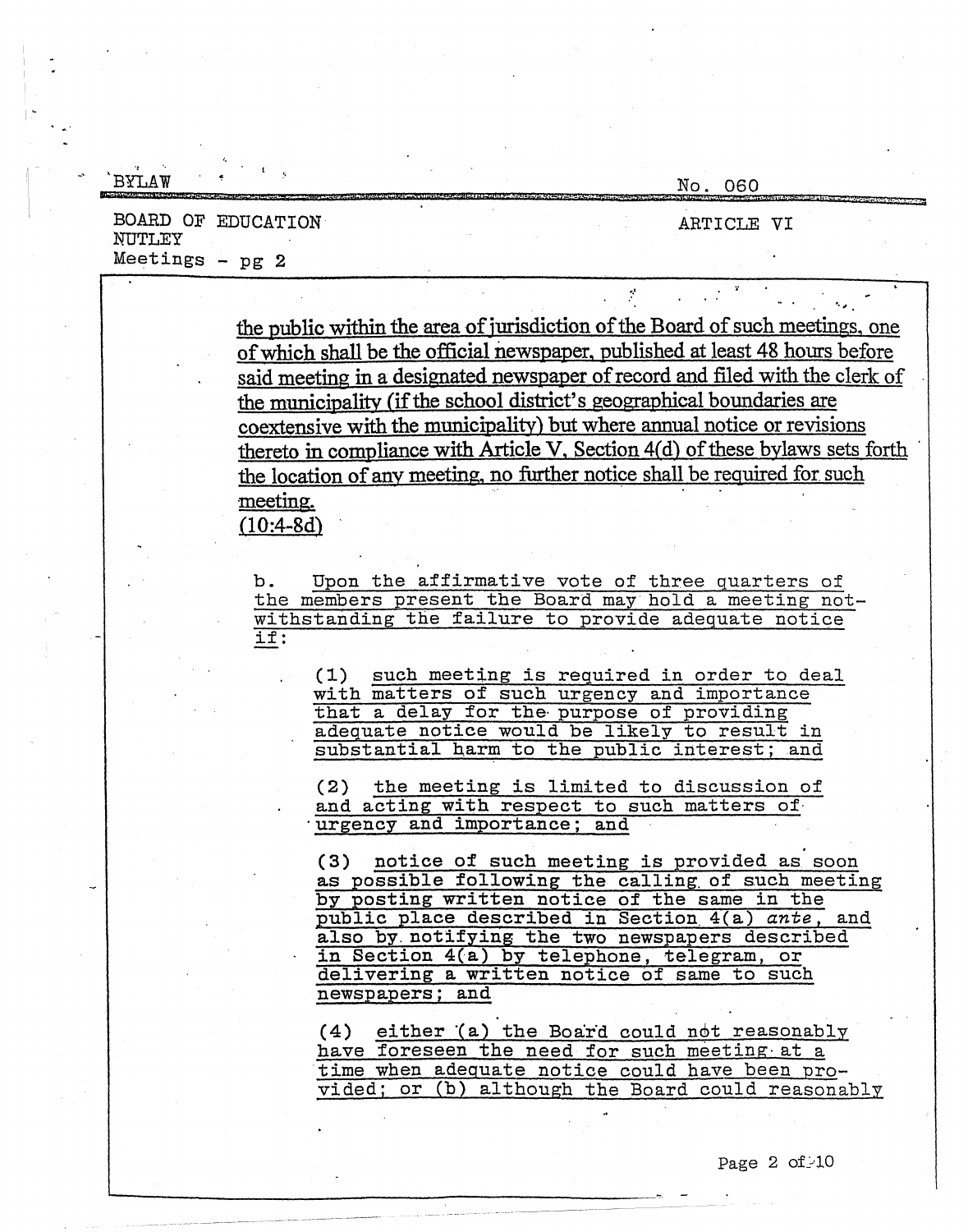| <b>BYLAW</b>                                                                                                                                                                                                                                                                                                                                                                                                                                                                                                                                                | No. 060    |
|-------------------------------------------------------------------------------------------------------------------------------------------------------------------------------------------------------------------------------------------------------------------------------------------------------------------------------------------------------------------------------------------------------------------------------------------------------------------------------------------------------------------------------------------------------------|------------|
| BOARD OF EDUCATION<br>NUTLEY<br>Meetings $-$ pg $3$                                                                                                                                                                                                                                                                                                                                                                                                                                                                                                         | ARTICLE VI |
|                                                                                                                                                                                                                                                                                                                                                                                                                                                                                                                                                             |            |
|                                                                                                                                                                                                                                                                                                                                                                                                                                                                                                                                                             |            |
| have foreseen the need for such meeting at a<br>time when adequate notice could have been pro-<br>vided, it nevertheless failed to do so.<br>$(10:4-9b)$                                                                                                                                                                                                                                                                                                                                                                                                    |            |
| Section 5. Announcement - At the commencement of every<br>meeting of the Board the person presiding shall announce<br>publicly, and shall cause to be entered in the minutes of<br>the meeting, an accurate statement to the effect:                                                                                                                                                                                                                                                                                                                        |            |
| that adequate notice of the meeting has been<br>a.<br>provided, specifying the time, place, and manner<br>in which such notice was provided; or                                                                                                                                                                                                                                                                                                                                                                                                             |            |
| b. that adequate notice was not provided, in which<br>case such announcement shall state (1) the nature of<br>the urgency and importance referred to in Section 4(b)<br>of this Article and the nature of the substantial<br>harm to the public interest likely to result from a<br>delay in the holding of the meeting; (2) that the<br>meeting will be limited to discussion of and acting<br>with respect to such matters or urgency and impor-<br>tance: (3) the time, place, and manner in which<br>notice of the meeting was provided; and (4) either |            |
| (a) that the need for such meeting could not reason-<br>ably have been foreseen at a time when adequate notice<br>could have been provided, in which event, such<br>announcement shall specify the reason why such need<br>could not reasonably have been foreseen; or (b)<br>that such need could reasonably have been foreseen at<br>a time when adequate notice could have been provided,<br>but such notice was not provided in which event the<br>announcement shall specify the reason why adequate                                                   |            |
| notice was not provided. $(10:4-10)$ $(160)$ .<br>Section 6. Regular Meetings - Regular meetings of the<br>Board shall be public (10:4-1) and shall commence not later<br>than $8:00 \text{ p.m.}$ $(18A:10-6)$                                                                                                                                                                                                                                                                                                                                             |            |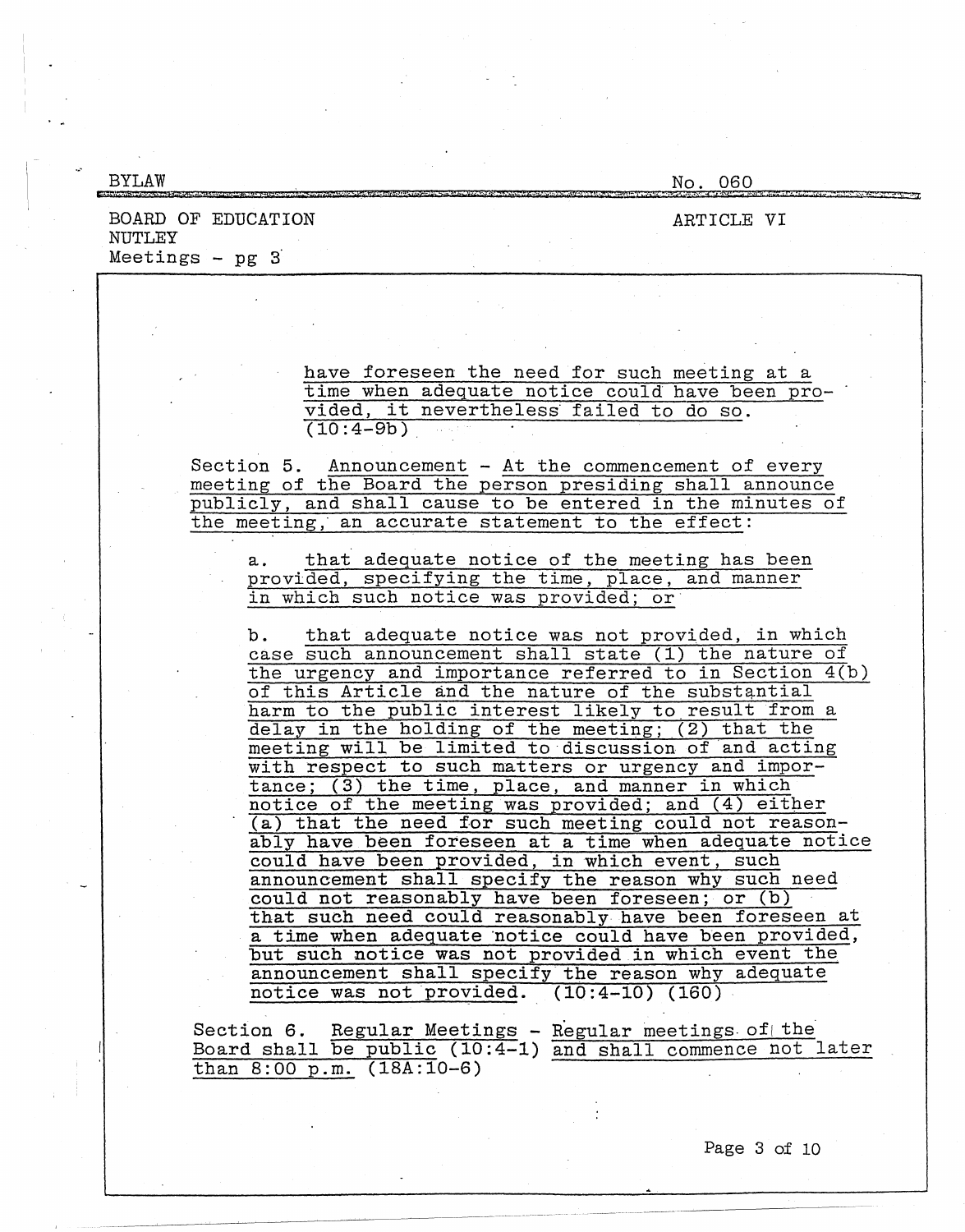| <b>BYLAW</b>                | No. 060                                                                                                                                                                                                                                                                                                                                                                                                                                              |
|-----------------------------|------------------------------------------------------------------------------------------------------------------------------------------------------------------------------------------------------------------------------------------------------------------------------------------------------------------------------------------------------------------------------------------------------------------------------------------------------|
| NUTLEY<br>Meetings - $pg$ 4 | BOARD OF EDUCATION<br>ARTICLE VI                                                                                                                                                                                                                                                                                                                                                                                                                     |
| a.                          | It shall be the responsibility of the Board Secretary<br>to prepare an agenda of the items of business to come<br>before the Board at each regular meeting.<br>The agenda<br>together with all such reports as can be completed<br>shall be provided each Board member at least three days<br>before the meeting.                                                                                                                                    |
| b.                          | The order of business shall be as follows, unless<br>altered by the chairperson or a majority of those<br>present and voting:                                                                                                                                                                                                                                                                                                                        |
|                             | Announcement of Meeting<br>1.<br>2.<br><b>Flag Salute</b><br>3.<br>Call of Roll<br>Approval of minutes<br>4.<br>5.<br>Correspondence<br>Superintendent's Report<br>6.<br>7.<br>Board Secretary's Report<br>8.<br>Hearing of Citizens (Resolutions Only)<br>9.<br><b>Resolutions</b><br>10.<br><b>Committee Reports</b><br>11.<br>Hearing of Citizens<br><b>Old Business</b><br>12.<br>13.<br><b>New Business</b><br>14.<br>Adjournment<br>(160, 161) |
|                             | Section 7. Special Meetings - Special meetings of the Board<br>shall be public (N.J.S.A. 10:4-1) and shall commence no later<br>than 8:00 p.m. (N.J.S.A. 18A:10-6)                                                                                                                                                                                                                                                                                   |
| a.                          | Special meetings shall be called by the Secretary at<br>the request of the President or upon the presentation<br>to him of a petition requesting such special meeting.<br>and signed by a majority of the whole number of members<br>of the Board. $(N.J.A.C. 6:3-1.9)$                                                                                                                                                                              |
| b.                          | The order of business shall be as follows unless<br>altered by the chairperson or a majority of those<br>present and voting:                                                                                                                                                                                                                                                                                                                         |

 $\frac{1}{2}$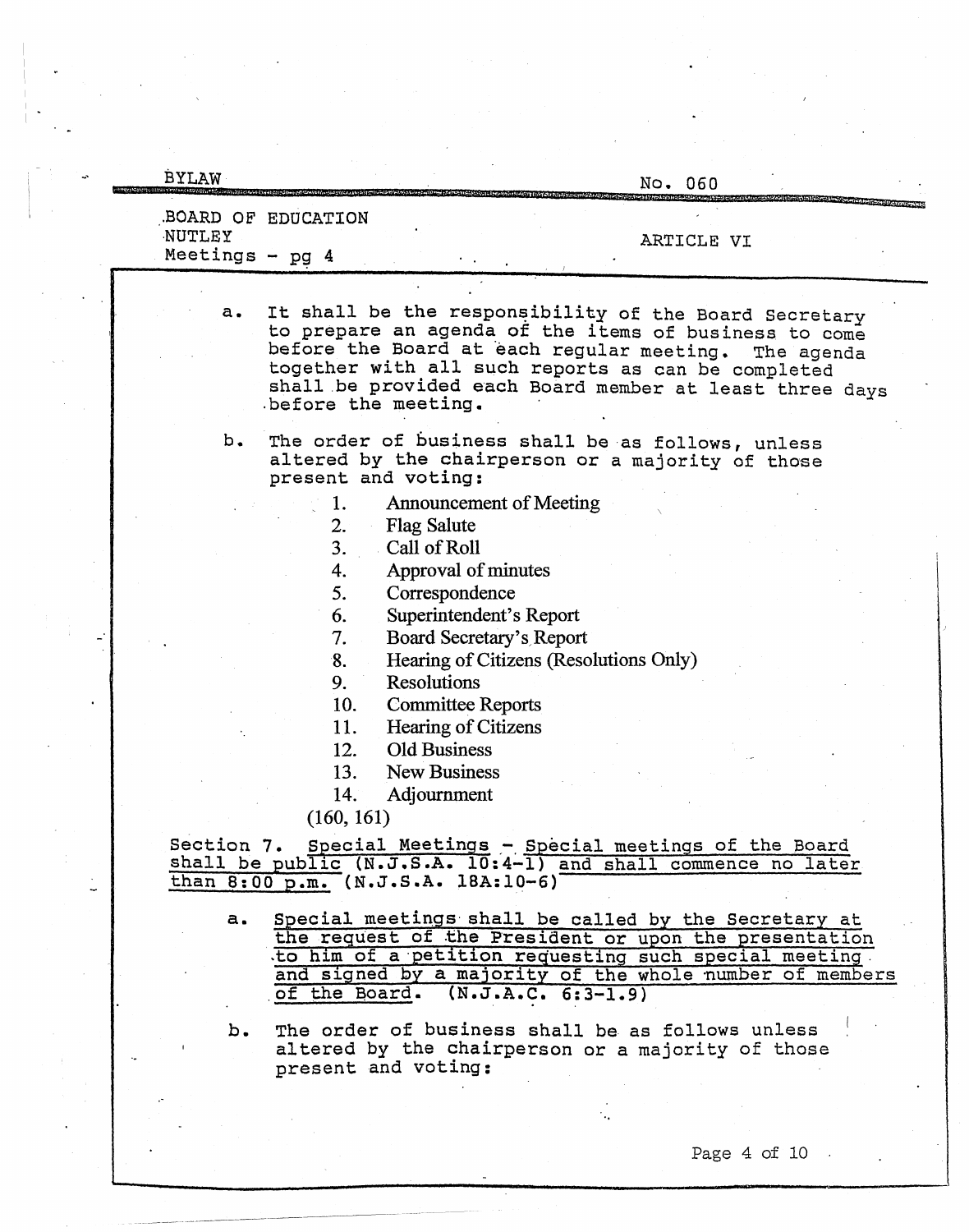BYLAW

No. 060

& **AHSQO b!CiRb@MWIW@ii\W&MPtVS@IWi&!919 S** ?9dti **W Ht &ita:1i::** 

|               |                    | in our particular and consider the complete of the consideration of the complete of the complete of the complete of the complete of the complete of the complete of the complete of the complete of the complete of the comple |
|---------------|--------------------|--------------------------------------------------------------------------------------------------------------------------------------------------------------------------------------------------------------------------------|
| NUTLEY        | BOARD OF EDUCATION |                                                                                                                                                                                                                                |
| Meetings - pg | - 5                | ARTICLE VI<br>$\bullet\bullet$                                                                                                                                                                                                 |

Announcement of Meeting Roll Call Hearing of Citizens (Agenda Items Only) Transaction of Business for which Meeting was Called Adjournment

Section 8. Hearing of Citizens - A member of the public present<br>at a meeting of the Board may address the Board in accordance with the Board's rules.

Section 9. Voting - All motions shall require for adoption a majority vote of those present and voting, except as provided by statute, these bylaws, or parliamentary authority. Abstentions shall not be counted as votes, but shall be recorded and are deemed to acquiesce in the outcome of the vote. At least a majority of the quorum voting afirmatively shall be required to pass a resolution or motion.

a. Actions requiring a recorded two-thirds vote of the full Board:

- 1. Placement without bid of a nonexempt contracts in excess of \$17,500 because of failure to receive bids on two occasions. (N.J.S.A. 18A: 18A-5c)
- 2. Placement of a contract following failure to receive responsible bids on two occasions. (N.J.S.A. 18A: 18A-5d)
- 3. Adoption, amendment, repeal, or suspension of a bylaw of the Board. (Article  $III$  S1)
- b. Action requiring the affirmative vote of three-quarters of the members present:

Hold meeting, notwithstanding the failure to provide adequate notice. **(N.J.S.A.** 10: 4-9b)

Revised: 10/26/87

 $Page \overset{?}{5} of 10$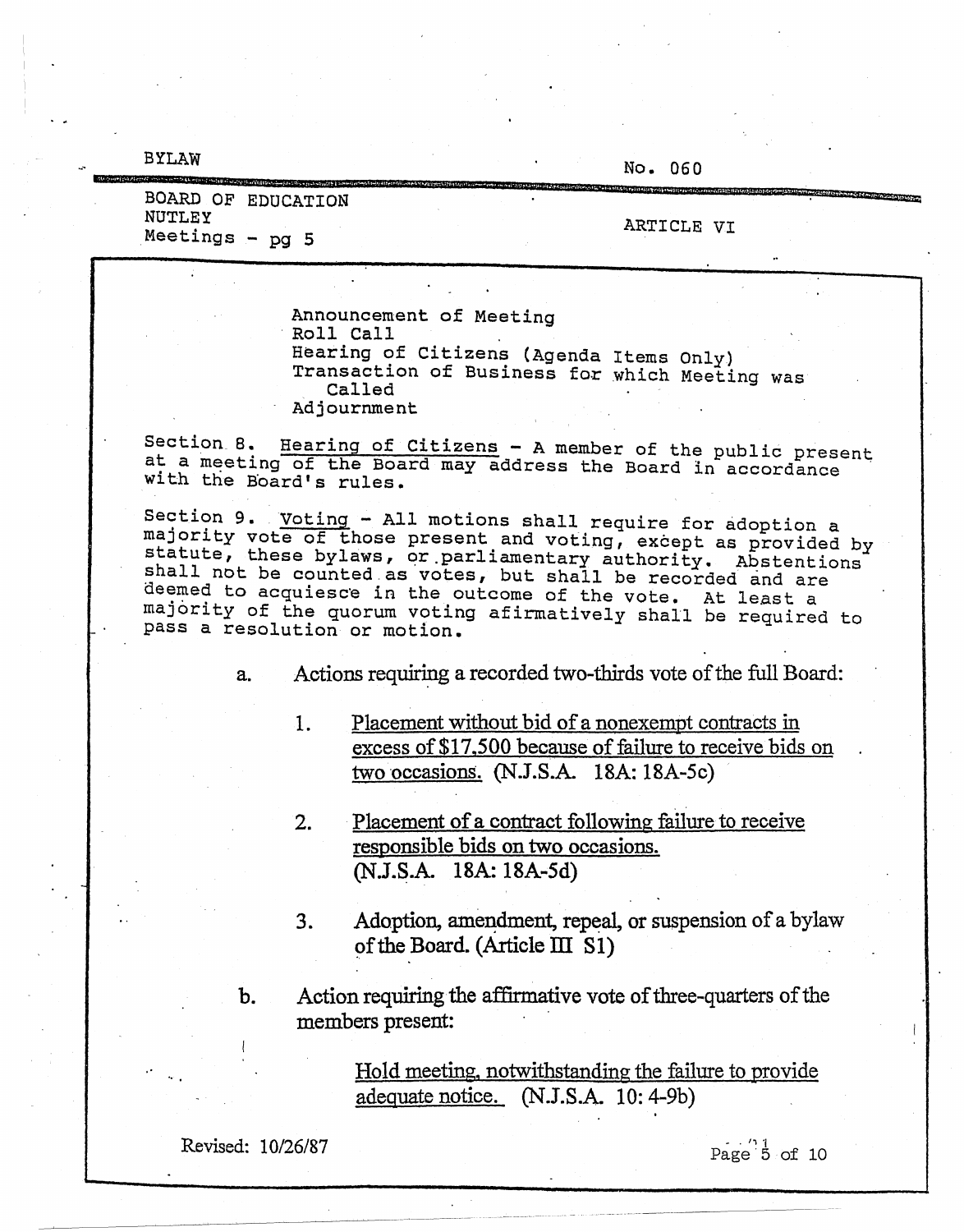| <b>BYLAW</b>                 |  | No. 060                                                                                                                                                                                       |
|------------------------------|--|-----------------------------------------------------------------------------------------------------------------------------------------------------------------------------------------------|
| BOARD OF EDUCATION<br>NUTLEY |  |                                                                                                                                                                                               |
| Meetings $-$ pg $6$          |  | ARTICLE VI                                                                                                                                                                                    |
|                              |  |                                                                                                                                                                                               |
|                              |  | c. Actions requiring a recorded roll call majority<br>vote of the fixed number of members of the Board:                                                                                       |
|                              |  | 1. Admission after October 1 of a pupil who<br>has never attended school.                                                                                                                     |
|                              |  | 2. Adoption or alteration of a course of<br>$study. (18A:33-1)$                                                                                                                               |
|                              |  | 3. Adoption, repeal or amendment of a policy<br>of the Board. (See also Article III, Section 1)                                                                                               |
|                              |  | 4. Application for membership in an established<br>county audiovisual aid center. (18A:51-11)                                                                                                 |
|                              |  | Appointment of a School Business Adminis-<br>5.<br>trator. $(18A:17-14.1)$                                                                                                                    |
|                              |  | Appointment of: Superintendent (18A:17-15)<br>6.<br>or assistant superintendent (18A:17-16),<br>Secretary (18A:17-5) or assistant secretary<br>(18A:17-13) (See also Article III, Section 2.) |
|                              |  | Appointment or transfer of a teaching<br>7.<br>staff member. (18A:25-1 and 27-1)                                                                                                              |
|                              |  | Approval of budgets and capital construc-<br>8.<br>tion. $(18A:22-32,-39)$                                                                                                                    |
|                              |  | Approval of employee salary deductions<br>9.<br>for hospital and insurance plans and government<br>bonds. (18A:16-8)                                                                          |
|                              |  | Authorization of school bonds. (18A:24-10)<br>10.                                                                                                                                             |
|                              |  | 11. Decision to establish with other school<br>districts a county audiovisual educational aid<br>$(18A:51-1)$<br>center.                                                                      |
|                              |  |                                                                                                                                                                                               |

 $\overline{\phantom{a}}$ 

 $\sim$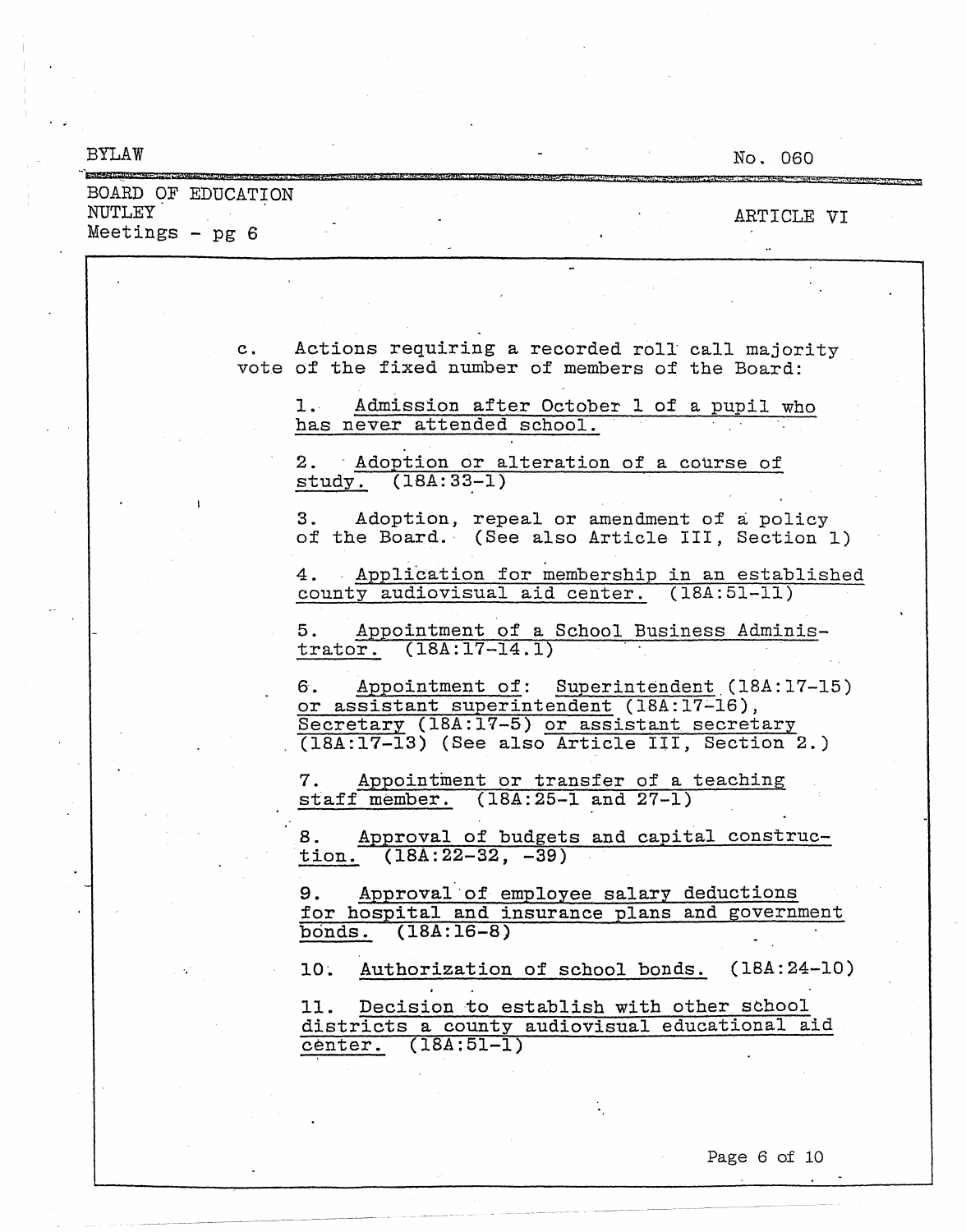## $Bylaw$  No. 060

| <b>Board of Education</b>   | 'I F. VI<br>A R T |
|-----------------------------|-------------------|
| Nutley<br>Meetings - page 7 |                   |
|                             |                   |

| 12. | Determination to use voting machines at all school elections. |  |  |  |  |
|-----|---------------------------------------------------------------|--|--|--|--|
|     | $(18A: 14-39)$                                                |  |  |  |  |

- 13. . Determining sufficiency of charges warranting dismissal or reduction in salary of a tenure employee.  $(18A: 6-11)$
- 14. Disposition or exchange of lands owned by the Board. (18A: 20-5 and 20-8)
- 15. Removal of the President or Vice President of the Board.  $(18A: 15 - 2)$  (See also Article V, Section 2)
- 16. Restoration or removal following suspension of an assistant superintendent, principal or teacher. (18A: 25-6)
- 17. Selection of textbooks. (18A:34-1)
- 18. Withholding employment or adjustment salary increment. (18A: 29-14)

d. All actions requiring a vote can be conducted by voice, showof hands or roll call provided that the vote of each member be recorded. Proxy voting is prohibited. Any member may request that the Board be polled.

e. The Board may consider a vote upon all resolutions as a single motion except for those resolutions that the trustees wish to consider separately. Trustees who wish to have a resolution(s) considered separately will ask to state so when the question is asked by the chairperson. All resolutions not placed on hold will be moved, debated and voted on as a package. Then, each resolution placed on hold will be considered separately. The purpose of this procedure is to expedite the business of the Board, while simultaneously protecting the rights of the minority.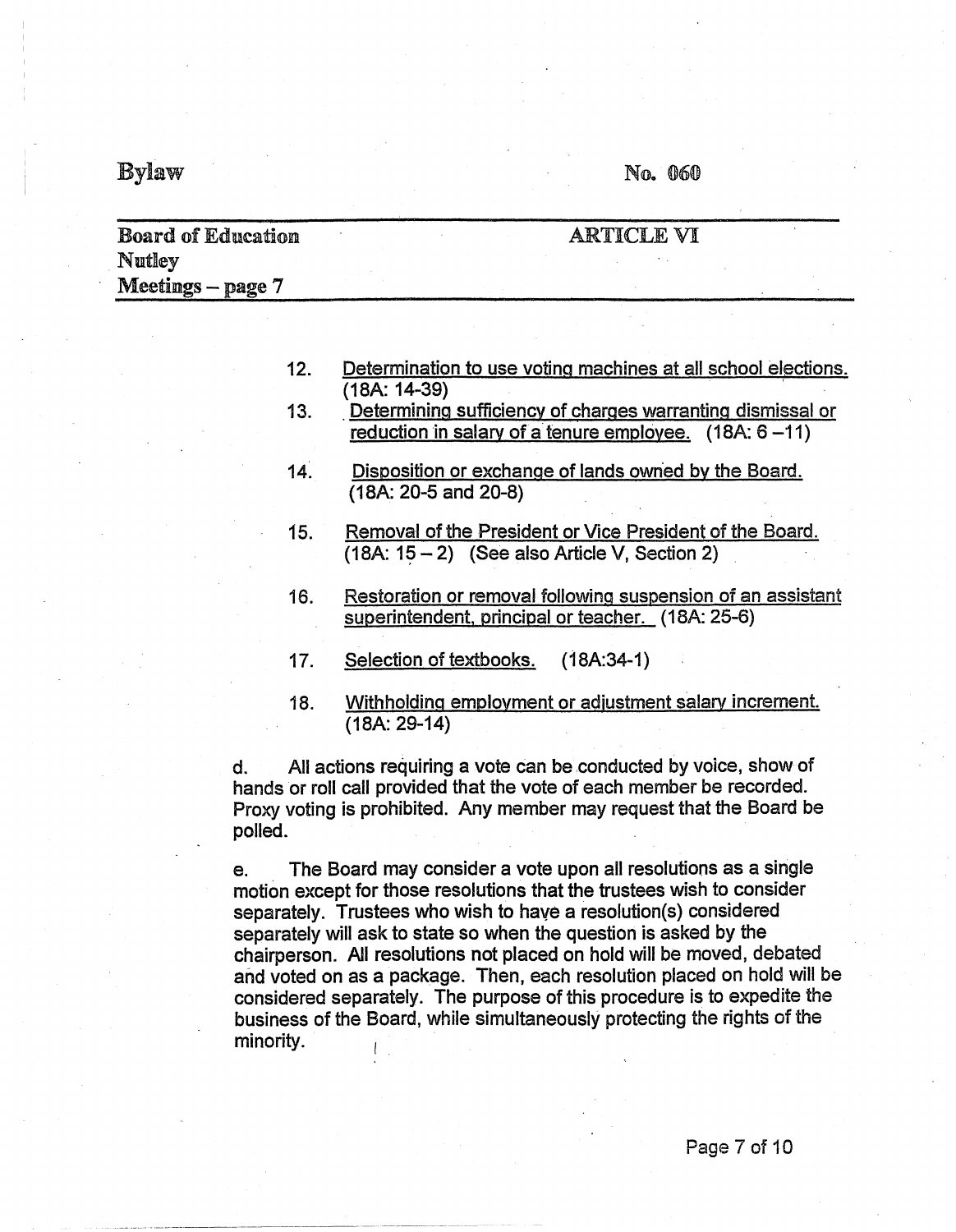$By$ law  $N_0$ . 060

## **Board of** Education **Nutley Meetings** - **page 8**

### ARTICLE VI

Section 10. Adjournment – The Board may at any time recess or adjourn to an adjourned meeting at a specified date and place. The adjourned meeting shall take up its business at the point in the agenda where the motion to adjourn was acted upon.

Section 11. Executive Session - The Board reserves the right to meet privately in executive session to discuss issues exempted from public session, as below listed, but the Board shall exclude the public from any meeting to discuss such matters only when it first adopts a resolution, at a meeting to which the public shall be admitted:

- $(1)$  Stating the general nature of the subject to be discussed and
- (2) Stating as precisely as possible, the time when and circumstances under which the discussion conducted in closed session can be disclosed to the public. (10:4-13)

a. Any matter which, by express provision of Federal law or State statute or rule of court shall be rendered confidential.

b. Any matter in which the release of information would impair a right to receive funds from the Government of the United States.

c. Any material the disclosure of which constitutes an unwarranted invasion of individual privacy such as any records, data, reports, recommendations. or other personal material of any educational, training, social service, medical, health, custodial, child protection, rehabilitation, legal defense, welfare, housing. relocation, insurance and similar program or institution operated by a public body pertaining to any specific individual admitted to or served by such institution or program including by not limited to information relative to the individual's personal and family circumstances, and any material pertaining to admission. discharge, treatment. progress or condition of any individual. unless the individual concerned (or, in the case of a minor or incompetent, his guardian) shall request in writing that the same be disclosed publicly.

Page 8 of 10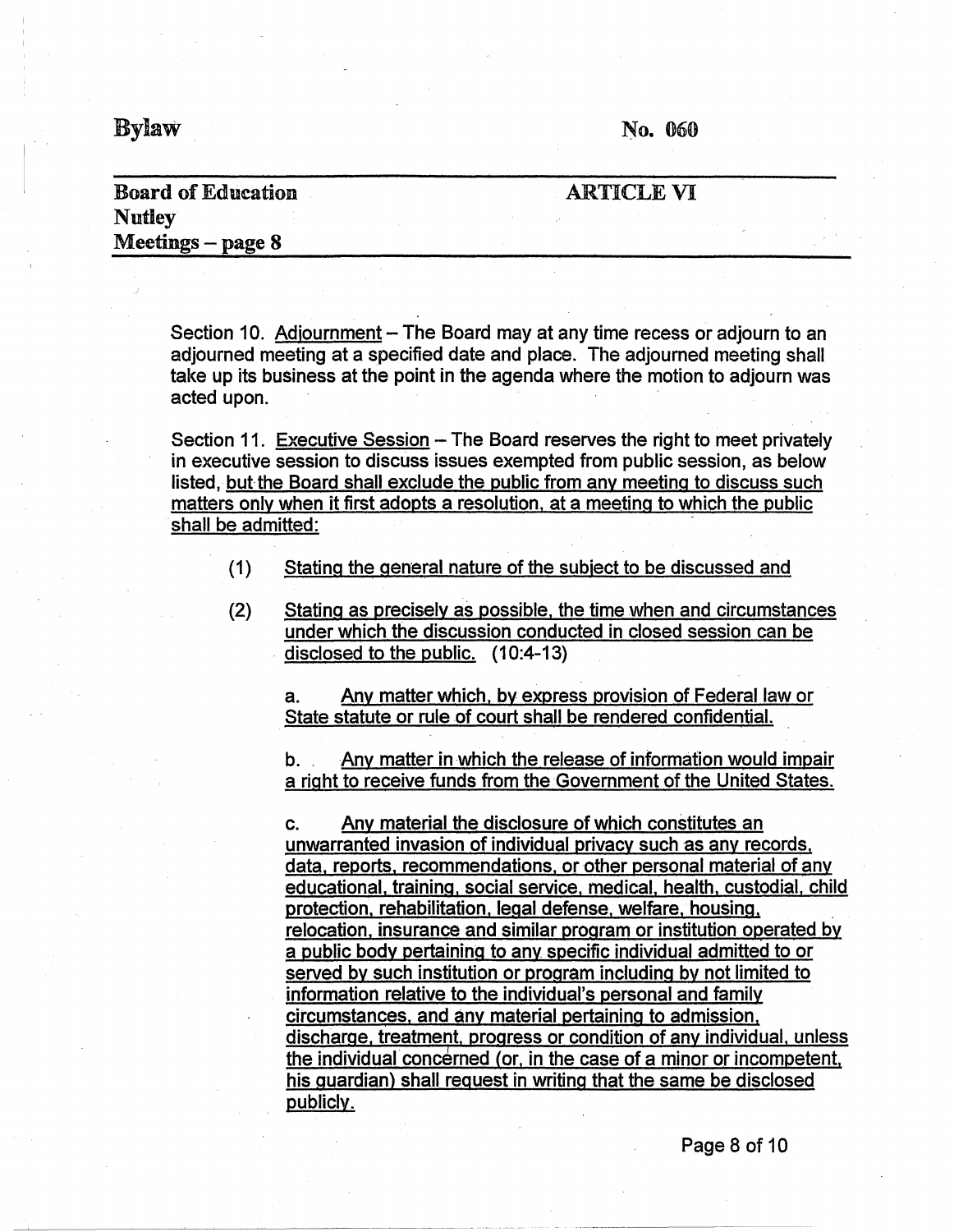$Bylaw$  No. 060

ARTICLE VI

---~-~~-~-~~--------------------------------

## Board of Education **Nutley** Meetings – page 9

d. Any collective bargaining agreement. or the terms and conditions which are proposed for inclusion in any collective bargaining agreement, including the negotiation of the terms and conditions thereof with employees or representative of employees of the public body. e. Any matter involving the purchase, lease or acquisition of real property with public funds. the investment of public funds, where it could adversely affect the public interest if discussion of such matters were disclosed. f. Any tactics and techniques utilized in protecting the safety and property of the public, provided that their disclosure could impair such protection. Any investigations of violations or possible violations of the law. g. Any pending or anticipated litigation or contract negotiation other than in subsection d. herein in which the public body is. or may become a party. Any matters falling within the attorney-client privilege, to the extent that confidentiality is required in order for the attorney to exercise his ethical duties as a 1awyer. h. Any matter involving the employment.appointment, termination of employment, terms and conditions of employment. evaluation of the performance of, promotion or disciplining of any specific prospective public officer or employee or current public officer or employee employed or appointed by the public body, , unless all the individual employees or appointees whose rights could be adversely affected request in writing that such matter or matters be discussed at a public meeting.

Any deliberations of a public body occurring after a public hearing that may result in the imposition of a specific civil penalty upon the responding party or the suspension or loss of a license or permit belonging to the responding party as a result of an act or omission for which the responding party bears responsibility.  $(10:4-12)$